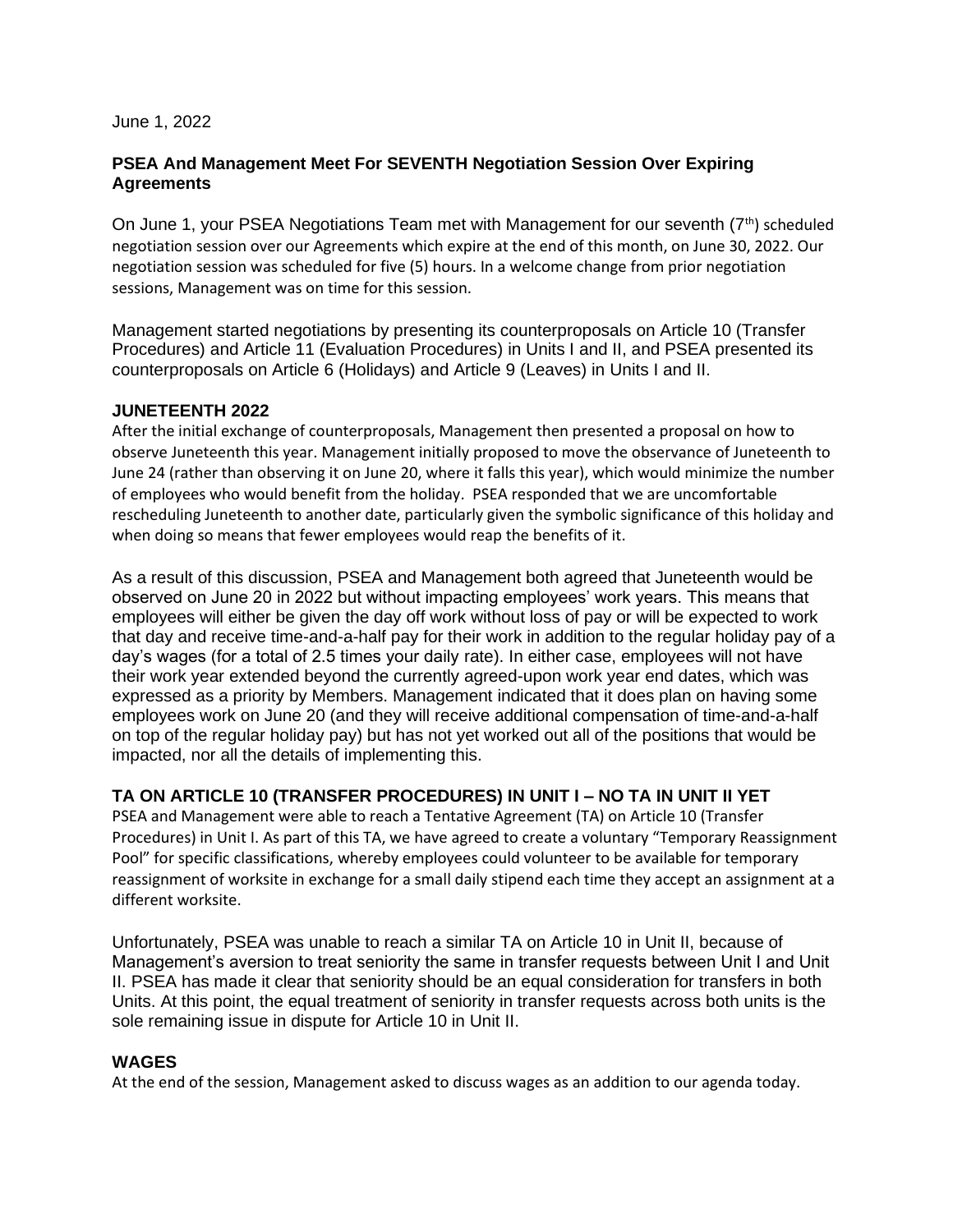Management did not have a written proposal on Article 14 (Wages) for either Unit. Instead, Management verbally proposed a 5% salary increase to classified employees.

Putting aside for a moment whether a 5% salary increase is sufficient (as PSEA Members have been making it clear to our negotiating team that it is not nearly enough), there are a number of additional ways in which Management's proposal falls short:

- Management initially said that the salary increase it was proposing would be "effective July 1, 2022" but later clarified that it was **not** proposing to give employees a 5% raise now while it continues to negotiate with PSEA over the remaining open articles, including Article 14 (Wages). Rather, Management has verbally put an across-the-board raise of 5% on the table which would not take effect until these negotiations are concluded, and which would then be retroactive to July 1, 2022. In other words, Management is proposing to hold classified raises up until we conclude the negotiations - negotiations that Management has repeatedly delayed. This is in contrast to Management's TA with PFT, which provides teachers with raises now while Management and PFT continue to negotiate for additional improvements based on the State Budget.
- While across-the-board increases to all employee groups are good, they are not enough for classified employees to catch up to where teachers and administrators are in comparison to their peers at other school districts. For years, PSEA has been working to bring classified wages up to par. As we know from the 2015 Salary Study that PUSD commissioned, 97% of employees in Unit I and 100% of employees in Unit II were paid below the median for comparable school districts.
	- o PSEA initially sought to address this by implementing a Classification Review Cycle back in 2016. However, each year's cycle has been repeatedly delayed, and six years later we are barely on Year 3 of the "annual" cycle.
	- $\circ$  Last year, we were able to get Management to agree to conduct a new Salary Study in an effort to fix the inequity of how PUSD classified positions are paid in comparison to similar jobs outside PUSD, which would be the basis of our salary negotiations this year. Management originally committed to having the Salary Study finished this month, but has since informed PSEA that it doesn't believe the Salary Study will be completed before July 31, 2022. In the interim, requests by PSEA to discuss wages previously have been denied until today.

## To reiterate:

- Inflation is currently at **8.9%,** according to the U.S. Department of Labor;[1]
- The Governor's proposed budget contained a **6.56%** Cost-of-Living Increase (COLA), *plus* an additional \$2.1 billion increase in base funding for K-12 education;
- Retention of classified employees at PUSD is at an all-time low, with the Personnel Commission reporting that **turnover of all PSEA positions is over 52%** – meaning that at least 1 out of 2 classified employees left PUSD this calendar year!

Put simply, our Members have made it clear that classified employees deserve and demand more.

Meanwhile, Management has not yet made initial proposals on a number of additional articles which it has indicated it wants to renegotiate, in many cases despite PSEA's proactive requests for Management to do so. This means that any wage increases are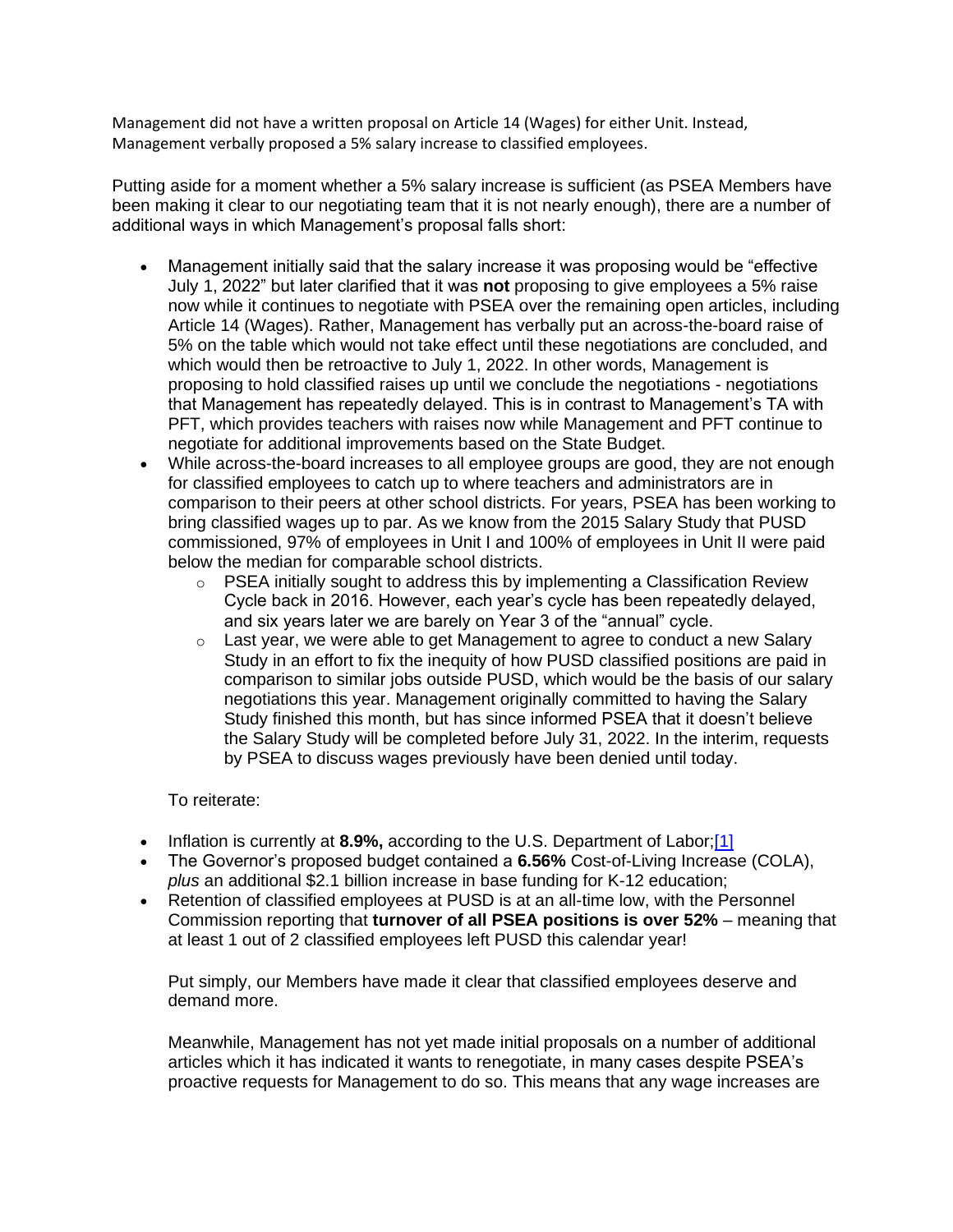likely to be held up by Management's failure to make timely proposals. Articles where Management has not made its initial proposals include:

- Article 1 (Definitions)
- Article 5 (Hours of Employment)
- Article 7 (Vacation)
- Article 8 (Health and Welfare Benefits)
- Article 14 (Wages)
- Article 15 (Layoff, Reemployment, and Contracting Out)
- Duration

PSEA has told Management at prior sessions that we are prepared to make additional proposals on some of the remaining Articles that we opened. In addition, we will be prepared to make proposals on all remaining Articles before the contract expires.

### **WHAT TO MAKE OF ALL OF THIS?**

First, it is clear that Management is feeling the pressure of our Members' frustrations at Management's repeated tardiness in negotiations. Today, Management started on time and returned from caucuses in a timely manner. This is a welcome change, and shows that PSEA Members do change Management's behavior by holding them accountable.

Second, while Management was more punctual in these negotiations, it was not more prepared nor more efficient. Other than the initial counterproposals Management had drafted for these negotiations, it did not make any further counterproposals after caucusing. By contrast, PSEA made same-day counterproposals on Article 10 in Unit II and Article 9 in both Units I and II. And while Management did open the discussion on wages, it did not come prepared with a written proposal for Article 14 (Wages).

Third, Management's verbal proposal for a wage increase seemed intended more for show than to move negotiations forward. Not only did Management not have a written proposal to present, but it acknowledged that this verbal proposal left many items in Article 14, such as how to implement the results of the Salary Survey currently underway, unresolved. Further, Management's proposal was contingent on reaching an overall agreement with PSEA despite the fact that Management has thus far failed to present its initial proposals on 14 different Articles that it has opened in these negotiations.

#### **WHAT'S NEXT?**

PSEA and Management have scheduled an additional three (3) negotiation dates before our Agreements expire on June 30. Our next negotiation session is on June 14 and is scheduled for three and a half (3.5) hours. As always, PSEA will come prepared to reach agreement where we can in the interest of moving these negotiations forward. To reinforce that point, several PSEA Negotiations Team Members have agreed to additional dates for negotiations in June, despite the fact that they either had preplanned vacation or won't be compensated due to negotiations not being within their contracted work year.

In the meantime, we have seen that Membership pressure works to get Management to change its approach to negotiations. **PSEA Members continue to organize a rally outside the School Board meeting on June 2, 2022 at 5:30pm** in support of expedited negotiations so we can reach a deal that meets our Members' needs.